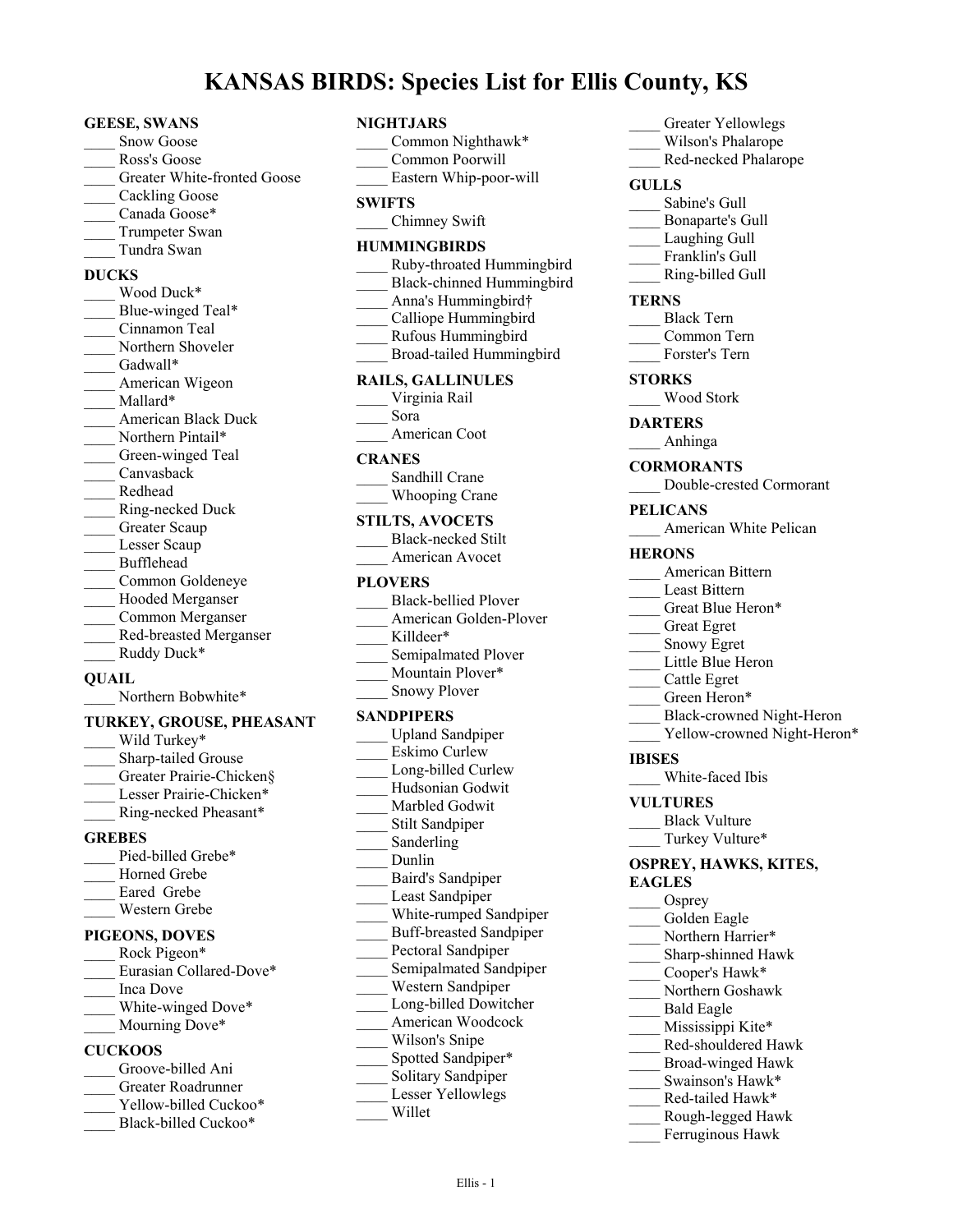#### **BARN OWLS**

Barn Owl\*

#### **OWLS**

Eastern Screech-Owl\* Great Horned Owl\* Snowy Owl Burrowing Owl\* Long-eared Owl\* Short-eared Owl\* Northern Saw-whet Owl **KINGFISHERS**

#### Belted Kingfisher\*

#### **WOODPECKERS**

Lewis's Woodpecker Red-headed Woodpecker\* Red-bellied Woodpecker\* Yellow-bellied Sapsucker Downy Woodpecker\* Hairy Woodpecker\* Northern Flicker\* **FALCONS**

# American Kestrel\*

- \_\_\_\_ Merlin
- Peregrine Falcon
- Prairie Falcon

#### **FLYCATCHERS**

Great Crested Flycatcher\* Western Kingbird\* Eastern Kingbird\* Scissor-tailed Flycatcher\* \_\_\_\_ Olive-sided Flycatcher \_\_\_\_ Western Wood-Pewee \_\_\_\_ Eastern Wood-Pewee Yellow-bellied Flycatcher \_\_\_\_ Acadian Flycatcher \_\_\_\_ Alder Flycatcher Willow Flycatcher Least Flycatcher Hammond's Flycatcher \_\_\_\_ Cordilleran Flycatcher Eastern Phoebe\* Say's Phoebe\* \_\_\_\_ Vermilion Flycatcher **VIREOS** White-eyed Vireo

Bell's Vireo\* Yellow-throated Vireo \_\_\_\_ Blue-headed Vireo Philadelphia Vireo Warbling Vireo\* \_\_\_\_ Red-eyed Vireo

#### **SHRIKES**

Loggerhead Shrike\* Northern Shrike

#### **JAYS, MAGPIES, CROWS**

- Pinyon Jay
- Blue Jay\*
- \_\_\_\_ Clark's Nutcracker Black-billed Magpie\* American Crow\*
- Common Raven

#### **CHICKADEES, TITMICE**

\_\_\_\_ Carolina Chickadee Black-capped Chickadee\*

#### **LARKS**

Horned Lark\*

#### **SWALLOWS**

- Bank Swallow
- Tree Swallow
- N. Rough-winged Swallow\*
- Purple Martin\*
- Barn Swallow\*
- Cliff Swallow\*

#### **BUSHTITS**

\_\_\_\_ Bushtit

#### **KINGLETS**

- \_\_\_\_ Ruby-crowned Kinglet
- Golden-crowned Kinglet

### **WAXWINGS**

\_\_\_\_ Bohemian Waxwing \_\_\_\_ Cedar Waxwing

#### **NUTHATCHES**

\_\_\_\_ Red-breasted Nuthatch White-breasted Nuthatch\*

#### **CREEPERS**

\_\_\_\_ Brown Creeper

#### **GNATCATCHERS**

\_\_\_\_ Blue-gray Gnatcatcher

#### **WRENS**

| Rock Wren*    |  |
|---------------|--|
| House Wren*   |  |
| Winter Wren   |  |
| Sedge Wren    |  |
| Marsh Wren    |  |
| Carolina Wren |  |
| Bewick's Wren |  |
| THRASHERS     |  |
| Gray Catbird* |  |

| Curve-billed Thrasher |
|-----------------------|
| Brown Thrasher*       |

Northern Mockingbird\*

#### **STARLINGS**

European Starling\*

#### **THRUSHES**

- Eastern Bluebird\* Western Bluebird† Mountain Bluebird \_\_\_\_ Townsend's Solitaire \_\_\_\_ Veery Gray-cheeked Thrush \_\_\_\_ Swainson's Thrush
	- \_\_\_\_ Hermit Thrush

Ellis - 2

- \_\_\_\_ Wood Thrush
- American Robin\*
	- Varied Thrush

#### **OLD WORLD SPARROWS**

House Sparrow\*

#### **PIPITS**

\_\_\_\_ American Pipit \_\_\_\_ Sprague's Pipit

#### **FINCHES**

- \_\_\_\_ Evening Grosbeak
- Pine Grosbeak
- House Finch\*
- Purple Finch
- \_\_\_\_ Cassin's Finch
- Common Redpoll
- \_\_\_\_ Red Crossbill
- \_\_\_\_ White-winged Crossbill
- Pine Siskin\*
- \_\_\_\_ Lesser Goldfinch
- American Goldfinch

#### **LONGSPURS**

- Lapland Longspur
- \_\_\_\_ Chestnut-collared Longspur\*
- \_\_\_\_ Thick-billed Longspur
- Snow Bunting

#### **SPARROWS**

- Cassin's Sparrow\*
- Grasshopper Sparrow\*
- Lark Sparrow\*
- Lark Bunting\*
- \_\_\_\_ Chipping Sparrow
- Clay-colored Sparrow
- Field Sparrow
- \_\_\_\_ Brewer's Sparrow
- Fox Sparrow
- American Tree Sparrow
- Dark-eyed Junco
- White-crowned Sparrow
- Harris's Sparrow
- White-throated Sparrow
- Vesper Sparrow
- LeConte's Sparrow
- \_\_\_\_ Savannah Sparrow
- Song Sparrow
- Lincoln's Sparrow

\_\_\_\_ Bobolink

**CHATS**

Swamp Sparrow \_\_\_\_ Rufous-crowned Sparrow

> Green-tailed Towhee Spotted Towhee \_\_\_\_ Eastern Towhee

Yellow-breasted Chat **BLACKBIRDS, ORIOLES**

> Eastern Meadowlark Western Meadowlark\*

Yellow-headed Blackbird\*